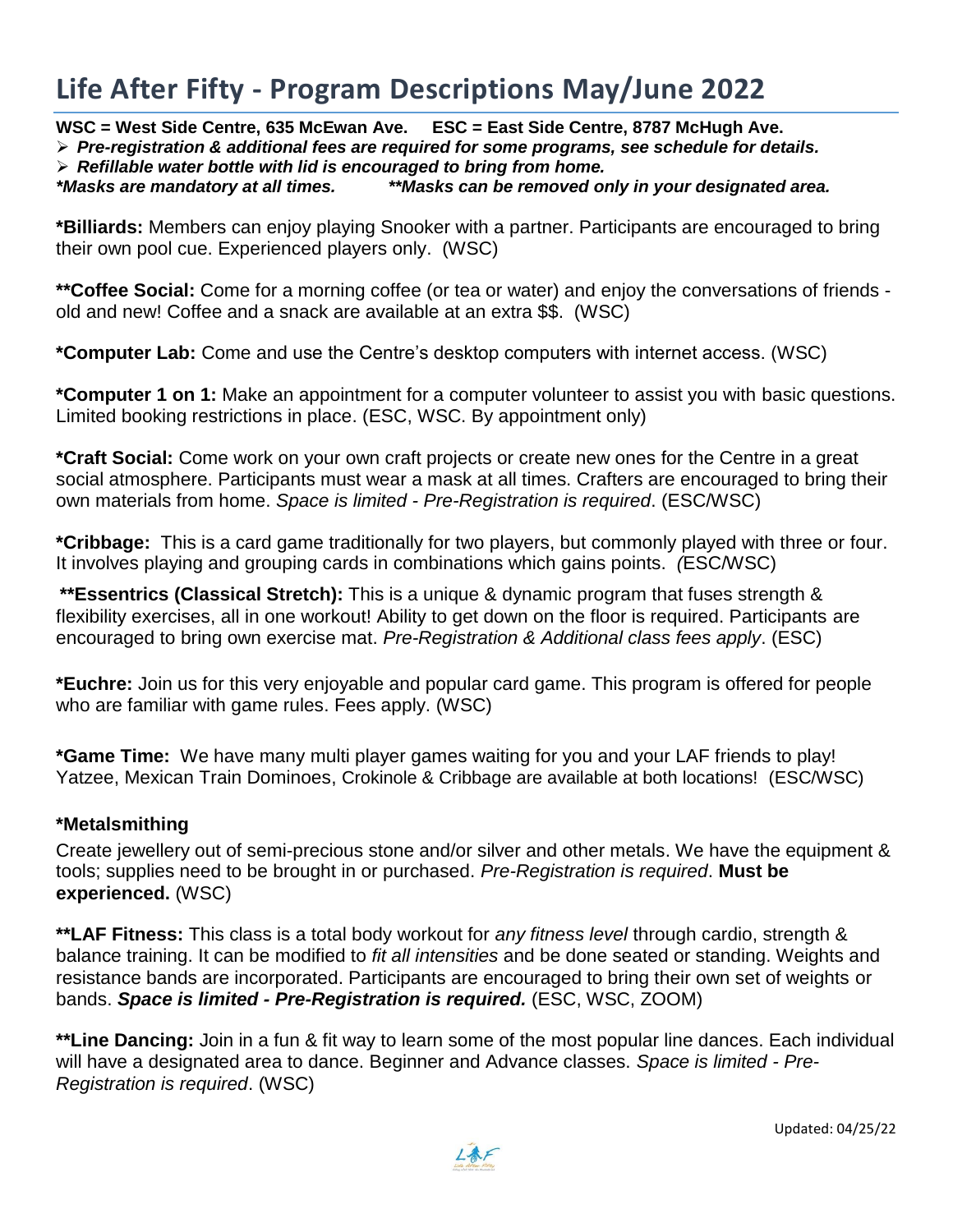**\*Mahjong:** An ancient Chinese tile game that is of both strategic skill and luck. Experienced players only. Watch and learning opportunities available at WSC. (ESC, WSC)

**\*Learn to: Mahjong clinic:** Join us for this 6 week clinic on how to play Mahjong. *Space is limited - Pre-Registration is required*. (ESC only)

**\*\*Mile at a Time:** Work towards your 10,000 steps a day with this video-led walking program. Walk from 1-5 miles while working out your body from head to toe. (ESC/WSC)

**\*Pepper:** If you like Euchre, you'll enjoy Pepper! This game is quick to learn and offers opportunities for strategy, the bidding and the playing portion of the game. Fees apply. (ESC/WSC)

**\*\*Pickleball For Fun:** Pickleball combines certain elements from badminton & tennis and is a fun way to enhance cardio endurance & balance. No formal games or scoring will take place. *Space is limited - Pre-Registration is required***.** (WSC)

**\*\*Qigong (pronounced Chi Gong):** Holistic system of coordinated body posture/movement, breathing, and meditation used for health, spirituality, and martial arts training. Qigong can help improve your circulation, balance, alignment and help restore your energy (chi). *Space is limited. Pre-Registration is required*. (ESC, ZOOM).

**\*Sewing Social:** Sew your own projects or create ones for the Centre, under the guidance of our volunteer leader. Experienced participants will enjoy sewing in this social setting, using their own materials. Sewing machines are provided. *Space is limited.Pre-registration required.. (WSC)*

**\*ShuffleBoard:** Looking for something to improve your hand –eye coordination? Try Shuffleboard! This activity mixes fun, the use of strategies and sportsmanship all into one program. Ideal for any activity level. (WSC)

\*\*StrongerU: Performed seated or standing, this program engages the heart, lungs, and brain, through movement combinations set to music. This program is in collaboration with the StrongerU Senior Fitness Student Sponsorship Program. *Pre-Registration is required*. (WSC, ZOOM)

**\*Table Tennis**: This game provides exercise and improves hand-eye coordination. (ESC, WSC)

\*\*Tai Chi: Come practice an ancient form of Chinese exercise that helps with health, balance, breathing and concentration. Beginner & advanced level instructor led program available. *Pre-Registration & Additional class fees apply*. (ESC, WSC)

**Chi & Chat** –Enjoy practicing Tai Chi and a chat over coffee break. (ESC)

**Tai Chi Practice** – No instructor, participant led. (WSC)

**\*Watercolour Painting:** This self-led program allows you to express your imagination by painting with watercolours in the company of others. Please bring your own supplies. *Space is limited - Pre-Registration is required*. (ESC)

## **\*\*Yoga**

**Yoga Floor** - This is a great class for those comfortable with getting up and down off the floor. If you suffer from decreased flexibility or just enjoy stretching, this is a perfect class for you. Participants can bring their own yoga mat and blocks. *Registration & additional class fees apply*. (ESC)

**Yoga Chair** – Learn proper breathing and gentle stretching techniques designed specifically for older adults to aid with daily movement. Movements are done seated, however participants may choose to do movements on the floor. *Registration & additional class fees apply***.** (WSC, ZOOM)